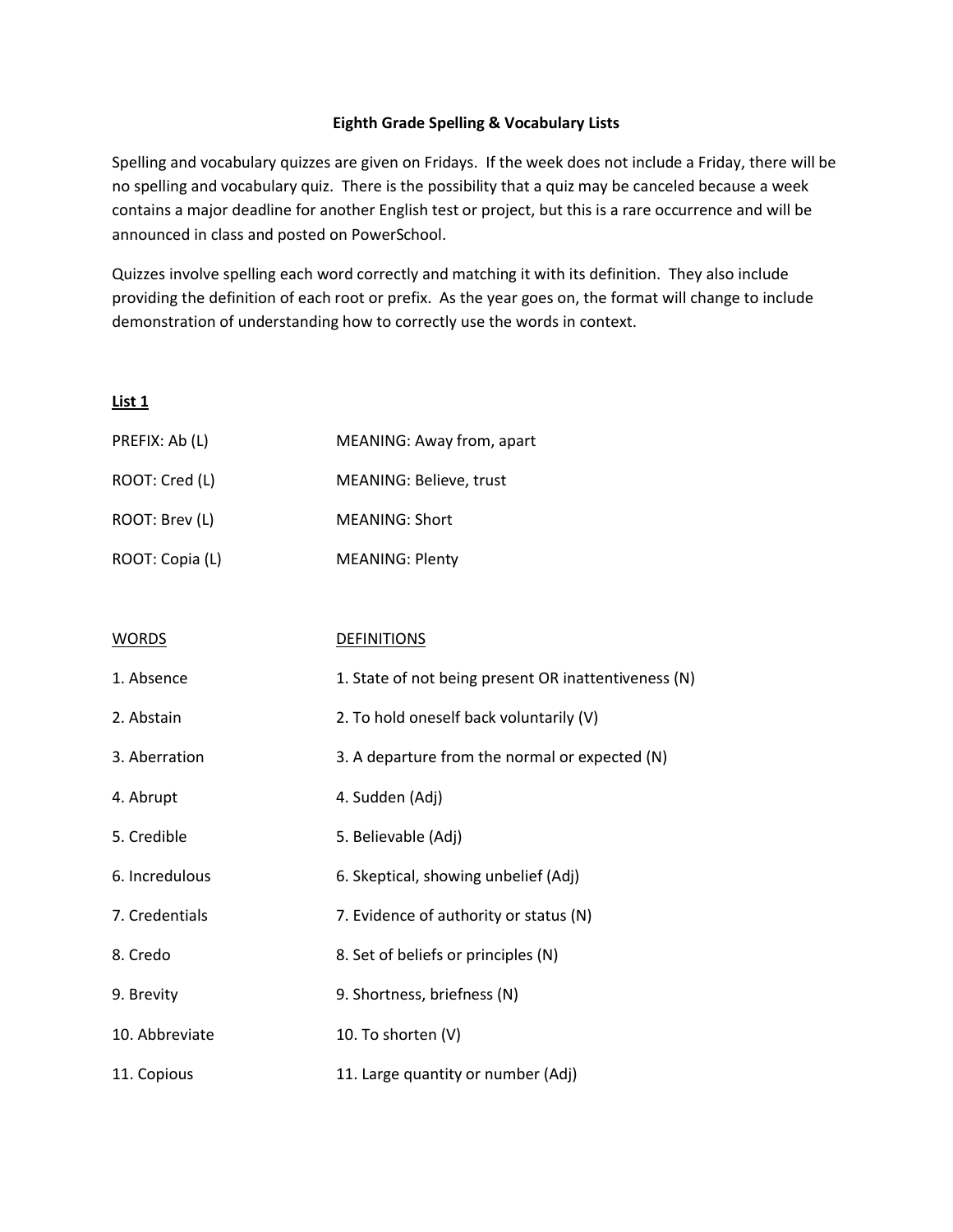12. Copied 12. Made a duplicate (V)

| PREFIX: Inter (L) | <b>MEANING: Between</b> |
|-------------------|-------------------------|
| ROOT: Tract (L)   | MEANING: Draw, Pull     |
| ROOT: Spir (L)    | <b>MEANING: Breath</b>  |
| ROOT: Culp (L)    | <b>MEANING: Blame</b>   |

| <b>WORDS</b>     | <b>DEFINITIONS</b>                                            |
|------------------|---------------------------------------------------------------|
| 1. Intercede     | 1. To act on the behalf of someone in trouble (V)             |
| 2. Interference  | 2. The act of hampering or opposing an action (N)             |
| 3. Interrupt     | 3. To break in, cause to stop (V)                             |
| 4. Interject     | 4. To put between two other things (V)                        |
| 5. Tractable     | 5. Easily managed or controlled (Adj)                         |
| 6. Attractive    | 6. Pleasing in appearance or manner (Adj)                     |
| 7. Detract       | 7. To take away a part $(V)$                                  |
| 8. Inspiration   | 8. An action or influence that produces ideas or feelings (N) |
| 9. Respiratory   | 9. Related to breathing (Adj)                                 |
| 10. Conspiracy   | 10. A plot formulated in secret by two or more people (N)     |
| 11. Culpable     | 11. Deserving blame (Adj)                                     |
| 12. Exculpate    | 12. To clear of blame                                         |
| List 3           |                                                               |
| PREFIX: Dis (L)  | <b>MEANING: Not</b>                                           |
| ROOT: Vacuus (L) | <b>MEANING: Empty</b>                                         |
| ROOT: Punct (L)  | MEANING: Point, dot                                           |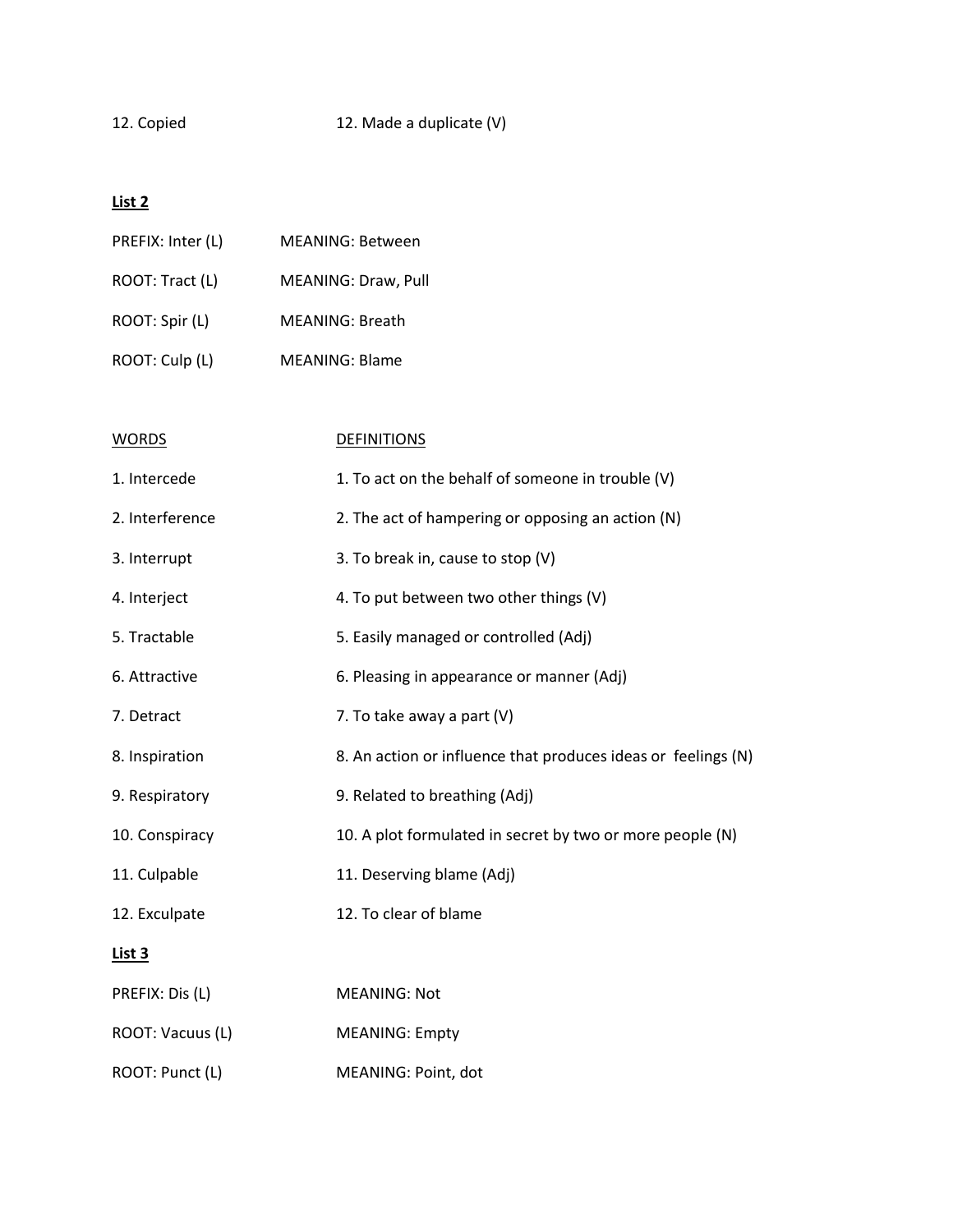| <b>WORDS</b>     | <b>DEFINITIONS</b>                                       |
|------------------|----------------------------------------------------------|
| 1. Dissatisfied  | 1. Not pleased (Adj)                                     |
| 2. Disillusioned | 2. Free of enchantment or unrealistic ideas (Adj)        |
| 3. Disheveled    | 3. Unkempt or untidy in appearance (Adj)                 |
| 4. Disinterested | 4. Not biased or influenced by selfish motives (Adj)     |
| 5. Vacuum        | 5. A place sealed off from outside influence (N)         |
| 6. Vacancies     | 6. Openings or empty spaces (N)                          |
| 7. Evacuation    | 7. The act of removing people or things from a place (N) |
| 8. Vacuous       | 8. Empty, purposeless, lacking intelligence (Adj)        |
| 9. Punctual      | 9. On time (Adj)                                         |
| 10. Punctuation  | 10. Marks used to make writing clear (N)                 |
| 11. Puncture     | 11. To pierce with a pointed instrument $(V)$            |
| 12. Punctilious  | 12. Strictly attentive to details (Adj)                  |

| PREFIX: Ex (L)  | MEANING: Out, beyond |
|-----------------|----------------------|
| ROOT: Vert (L)  | <b>MEANING: Turn</b> |
| ROOT: Capit (L) | <b>MEANING: Head</b> |

| <b>WORDS</b>  | <b>DEFINITIONS</b>                                  |
|---------------|-----------------------------------------------------|
| 1. Exaggerate | 1. To overstate, represent greater than reality (V) |
| 2. Extraneous | 2. Not belonging to, unrelated (Adj)                |
| 3. Exceed     | 3. To go beyond, surpass (V)                        |
| 4. Execute    | 4. To carry out, accomplish (V)                     |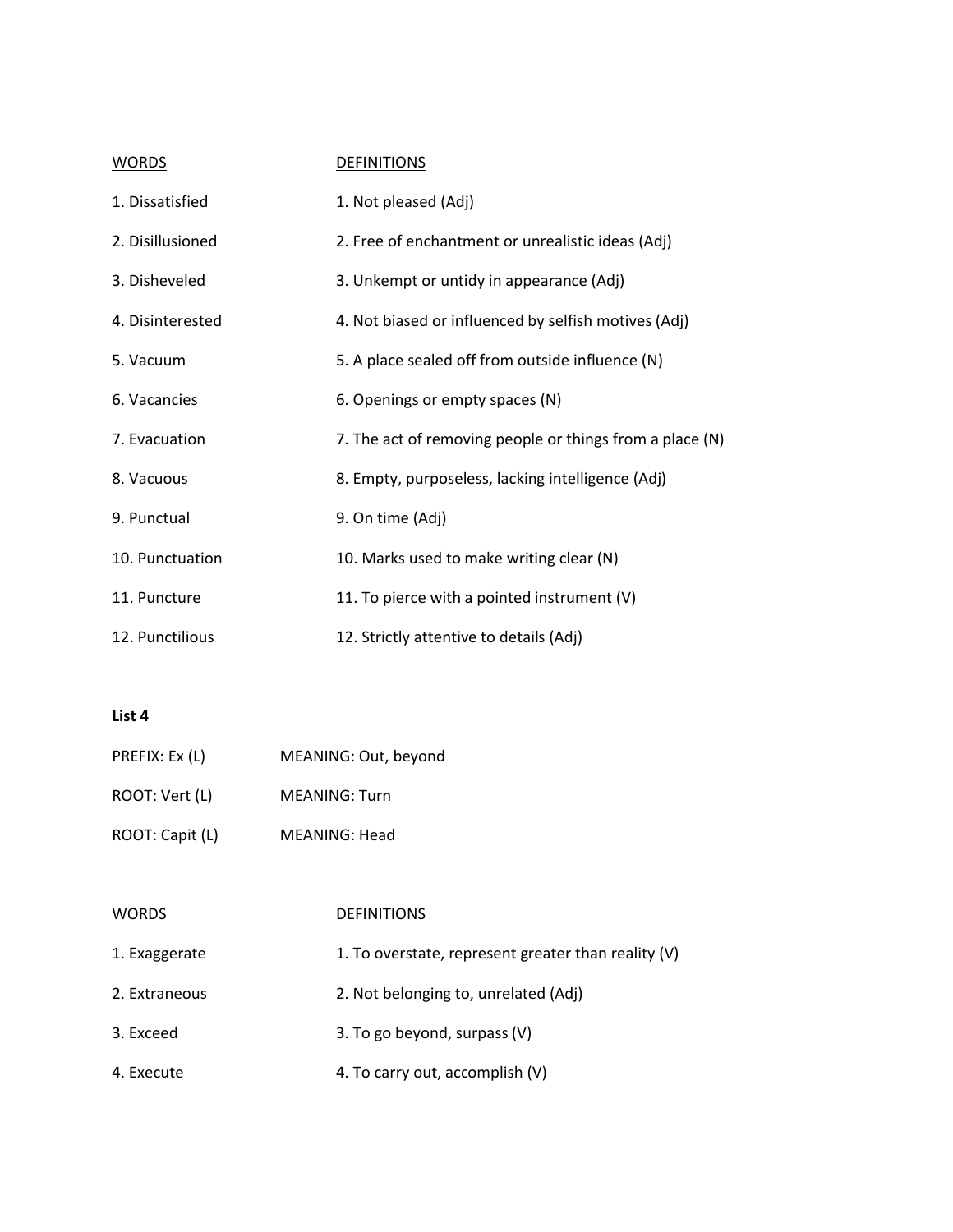| 5. Diversion   | 5. Distraction, departure from a course (N)   |
|----------------|-----------------------------------------------|
| 6. Inverted    | 6. Inside out or upside down (Adj)            |
| 7. Introvert   | 7. A shy person (N)                           |
| 8. Extrovert   | 8. An outgoing person (N)                     |
| 9. Decapitate  | 9. Remove the head (V)                        |
| 10. Capitalize | 10. Use, take advantage of (V)                |
| 11. Capitol    | 11. Building used by state legislature (N)    |
| 12. Capital    | 12. The city where a government is seated (N) |

## **1-4 Review List**

Includes ALL prefixes/roots from the first four lists.

| <b>WORDS</b>    | <b>DEFINITIONS</b>                                  |
|-----------------|-----------------------------------------------------|
| 1. Abstain      | 1. To hold oneself back voluntarily (V)             |
| 2. Aberration   | 2. A departure from the normal or expected (N)      |
| 3. Credible     | 3. Believable (Adj)                                 |
| 4. Incredulous  | 4. Skeptical, showing unbelief (Adj)                |
| 5. Brevity      | 5. Shortness, briefness (N)                         |
| 6. Abbreviate   | 6. To shorten (V)                                   |
| 7. Copious      | 7. Large quantity or number (Adj)                   |
| 8. Copied       | 8. Made a duplicate (V)                             |
| 9. Intercede    | 9. To act on the behalf of someone in trouble $(V)$ |
| 10. Interrupt   | 10. To break in, cause to stop (V)                  |
| 11. Detract     | 11. To take away a part (V)                         |
| 12. Tractable   | 12. Easily managed or controlled (Adj)              |
| 13. Respiratory | 13. Related to breathing (Adj)                      |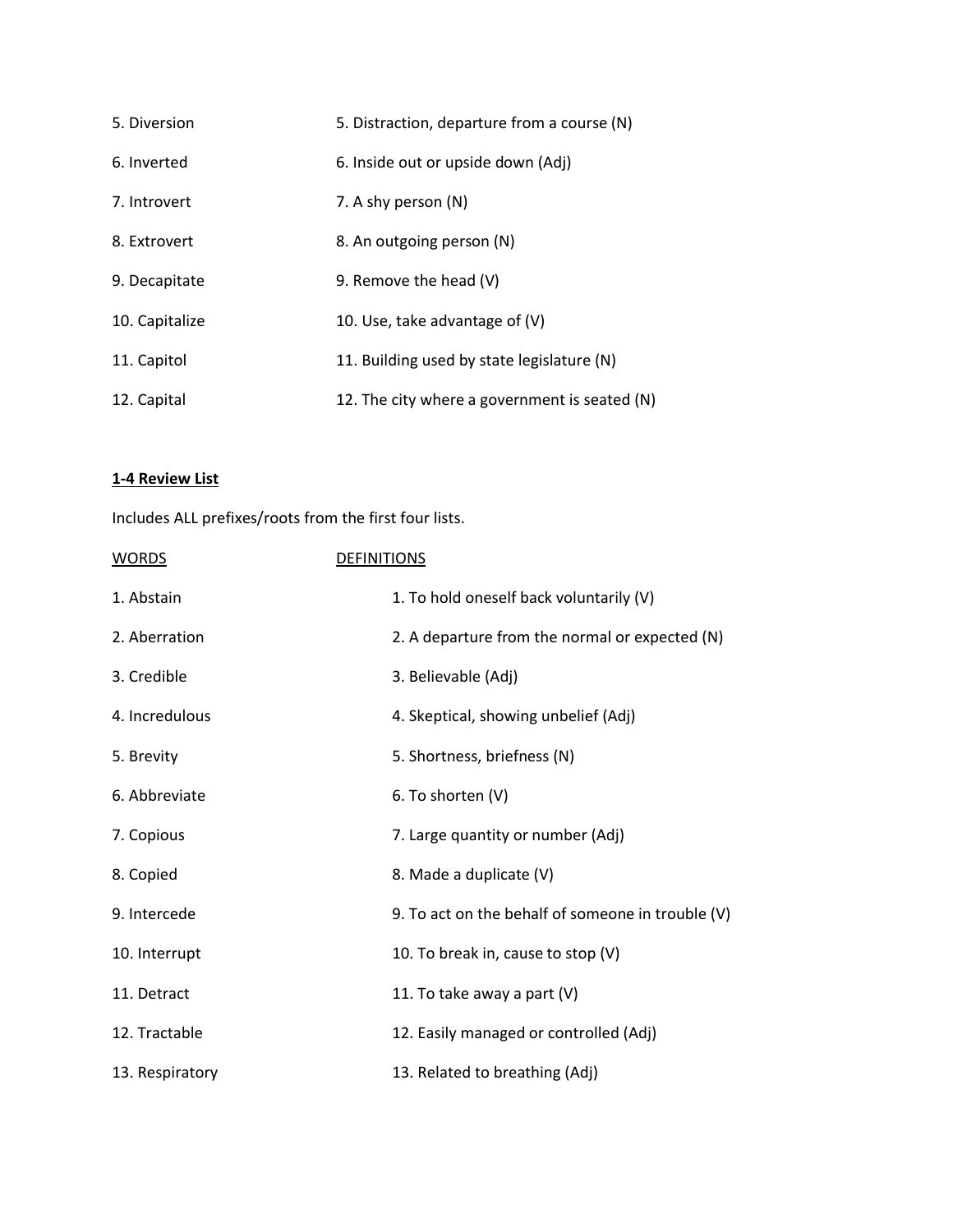| 14. Conspiracy  | 14. A plot formulated in secret by two or more people (N) |
|-----------------|-----------------------------------------------------------|
| 15. Culpable    | 15. Deserving blame (Adj)                                 |
| 16. Exculpate   | 16. To clear of blame (V)                                 |
| 17. Vacuum      | 17. A place sealed off from outside influence (N)         |
| 18. Vacancies   | 18. Openings or empty spaces (N)                          |
| 19. Punctual    | 19. On time (Adj)                                         |
| 20. Punctilious | 20. Strictly attentive to details (Adj)                   |
| 21. Exaggerate  | 21. To overstate, represent greater than reality (V)      |
| 22. Extraneous  | 22. Not belonging to, unrelated (Adj)                     |
| 23. Diversion   | 23. Distraction, departure from a course (N)              |
| 24. Inverted    | 24. Inside out or upside down (Adj)                       |
| 25. Decapitate  | 25. Remove the head (V)                                   |
| 26. Capitalize  | 26. Use, take advantage of (V)                            |

| PREFIX: Pro (L) | MEANING: Forward, Forth      |
|-----------------|------------------------------|
| ROOT: Cog (L)   | MEANING: To know             |
| ROOT: Fid (L)   | <b>MEANING: Trust, Faith</b> |
| ROOT: Mort (L)  | MEANING: Death               |

| <b>WORDS</b>    | <b>DEFINITIONS</b>                                               |
|-----------------|------------------------------------------------------------------|
| 1. Recognize    | 1. To identify as something previously known of or seen (V)      |
| 2. Incognito    | 2. Having one's identity concealed (Adj)                         |
| 3. Cognitive    | 3. Related to mental processes of reasoning or remembering (Adj) |
| 4. Confidential | 4. In strict privacy or secrecy (Adj)                            |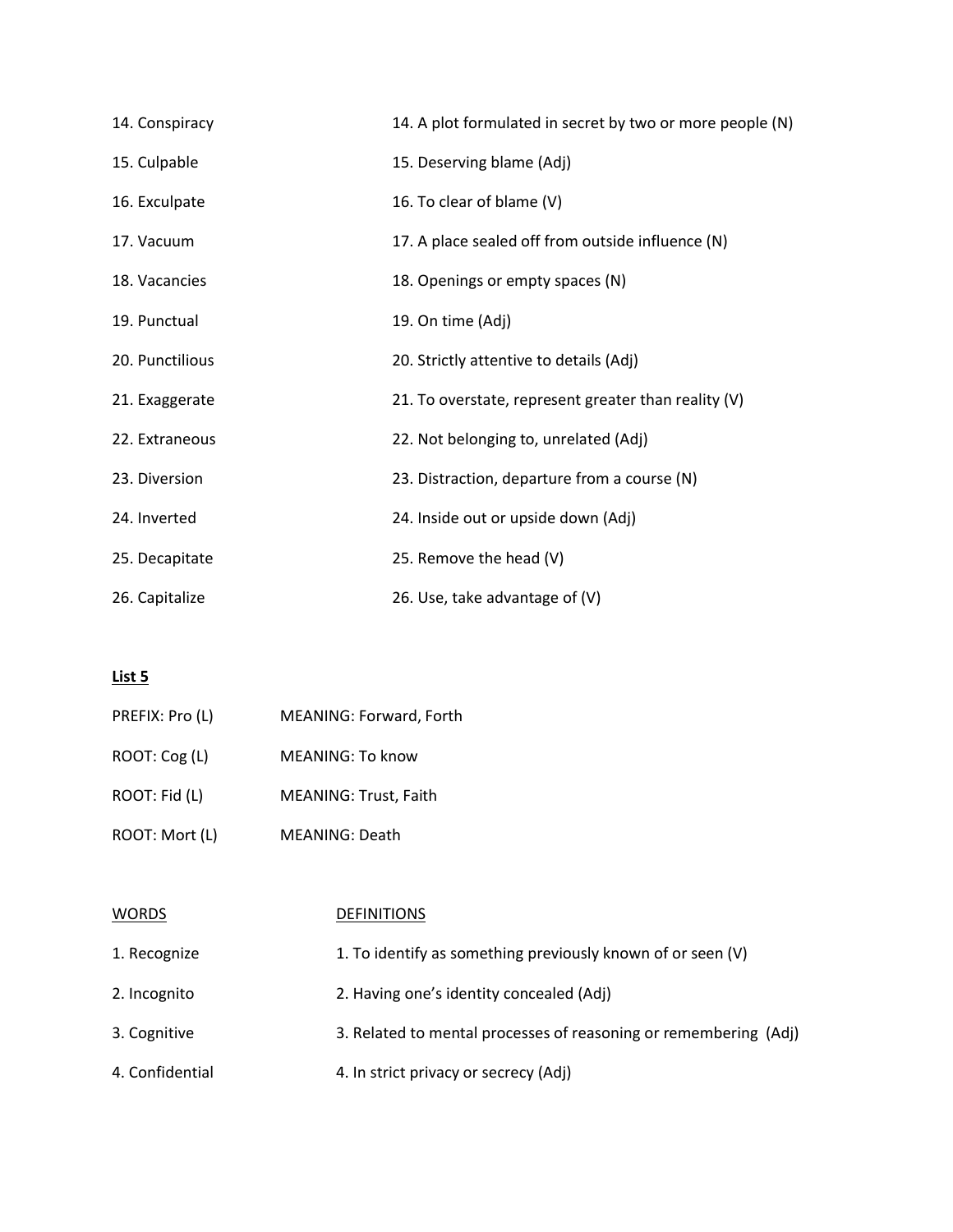| 5. Confide        | 5. To entrust or discuss private information (V) |
|-------------------|--------------------------------------------------|
| 6. Fidelity       | 6. Faithfulness to a promise or duty $(N)$       |
| 7. Immortal       | 7. Not subject to death (Adj)                    |
| 8. Mortified      | 8. Greatly embarrassed or shamed (Adj)           |
| 9. Mortician      | 9. Funeral director (N)                          |
| 10. Prominent     | 10. Leading, important, well-known (Adi)         |
| 11. Prodigious    | 11. Extraordinary, exceptional (Adj)             |
| 12. Procrastinate | 12. To put off until a later time (V)            |

| ROOT: Path (L)    | MEANING: Suffering, feeling |
|-------------------|-----------------------------|
| ROOT: Domin (L)   | MEANING: Lord               |
| ROOT: Medi (L)    | MEANING: Middle             |
| ROOT: Anthrop (L) | MEANING: Man, human         |

| <b>WORDS</b>   | <b>DEFINITIONS</b>                                                |
|----------------|-------------------------------------------------------------------|
| 1. Apathetic   | 1. Having little emotion; not interested (Adj)                    |
| 2. Sympathize  | 2. To feel sorrow for another's distress (V)                      |
| 3. Empathize   | 3. To identify with/ understand another's feelings (V)            |
| 4. Domain      | 4. Field or area of space or knowledge (N)                        |
| 5. Domicile    | 5. Home or residence (N)                                          |
| 6. Indomitable | 6. Impossible to overcome or defeat (Adj)                         |
| 7. Dominion    | 7. Authority, rule, control (N)                                   |
| 8. Mediator    | 8. One who works to bring about agreement between two parties (N) |
| 9. Mediocre    | 9. Neither good nor bad; unremarkable (Adj)                       |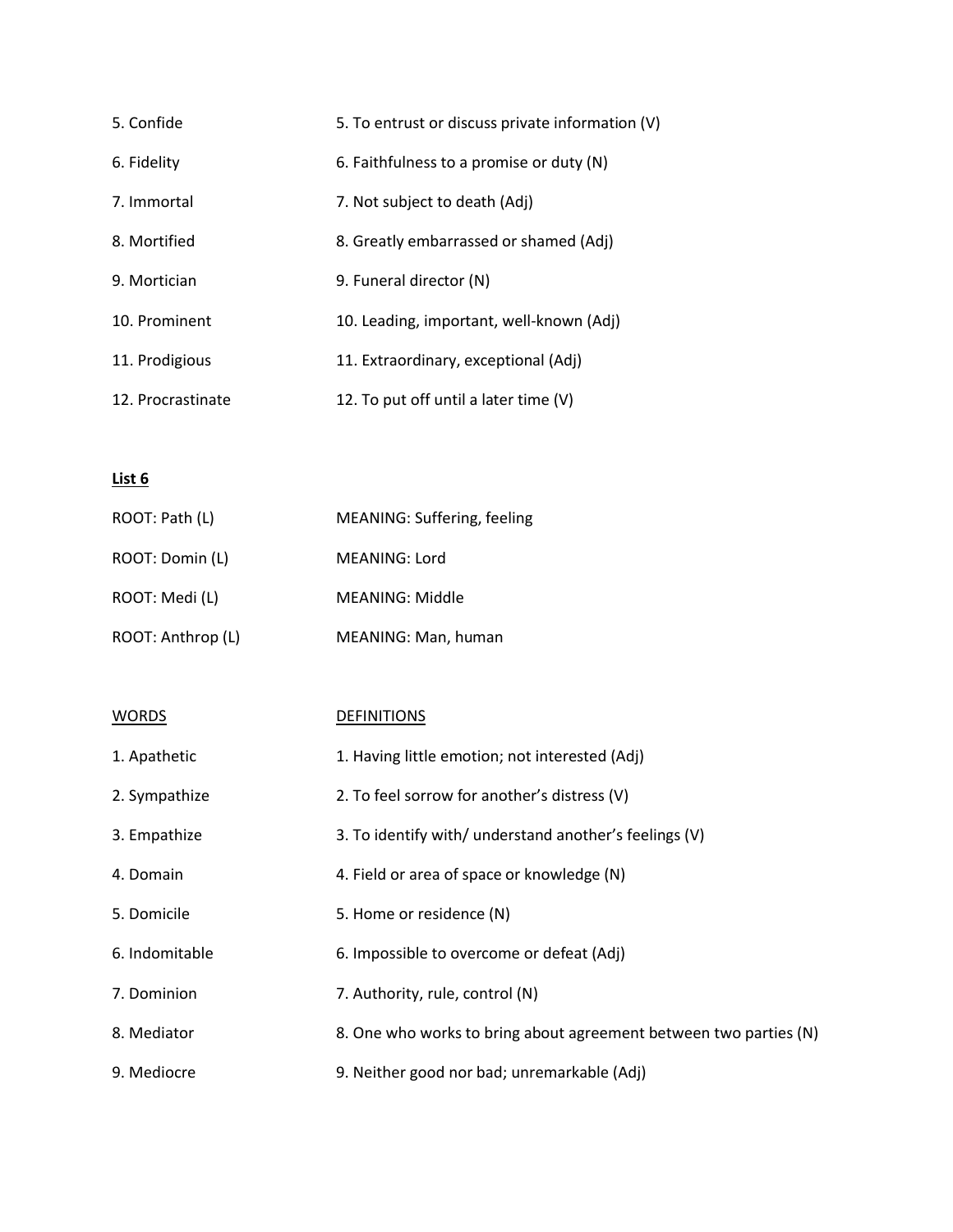| 10. Medieval     | 10. Having to do with the Middle Ages (Adj) |
|------------------|---------------------------------------------|
| 11. Anthropology | 11. The study of humans and their works (N) |
| 12. Misanthrope  | 12. One who hates humankind (N)             |

| ROOT: Clin (L) | MEANING: To lean, bend |
|----------------|------------------------|
| ROOT: Gen (L)  | MEANING: Origin, kind  |
| ROOT: Son (L)  | MEANING: Sound         |
| ROOT: Verb (L) | MEANING: Word          |

| <b>WORDS</b>   | <b>DEFINITIONS</b>                                     |
|----------------|--------------------------------------------------------|
| 1. Inclination | 1. A tendency or preference (N)                        |
| 2. Disinclined | 2. Not willing (Adj)                                   |
| 3. Decline     | 3. Turn down, deny (V)                                 |
| 4. Generic     | 4. Descriptive of an entire group; not specific (Adj)  |
| 5. Congenital  | 5. A type of condition present at birth (Adj)          |
| 6. Ingenious   | 6. Cleverly inventive or original (Adj)                |
| 7. Generally   | 7. Usually, commonly (Adv)                             |
| 8. Resonance   | 8. Significance; invoking of strong emotions (N)       |
| 9. Sonorous    | 9. Rich and full in sound (Adj)                        |
| 10. Sonogram   | 10. Visual image produced by reflected sound waves (N) |
| 11. Verbatim   | 11. Word for word (Adj)                                |
| 12. Verbose    | 12. Using too many words (Adj)                         |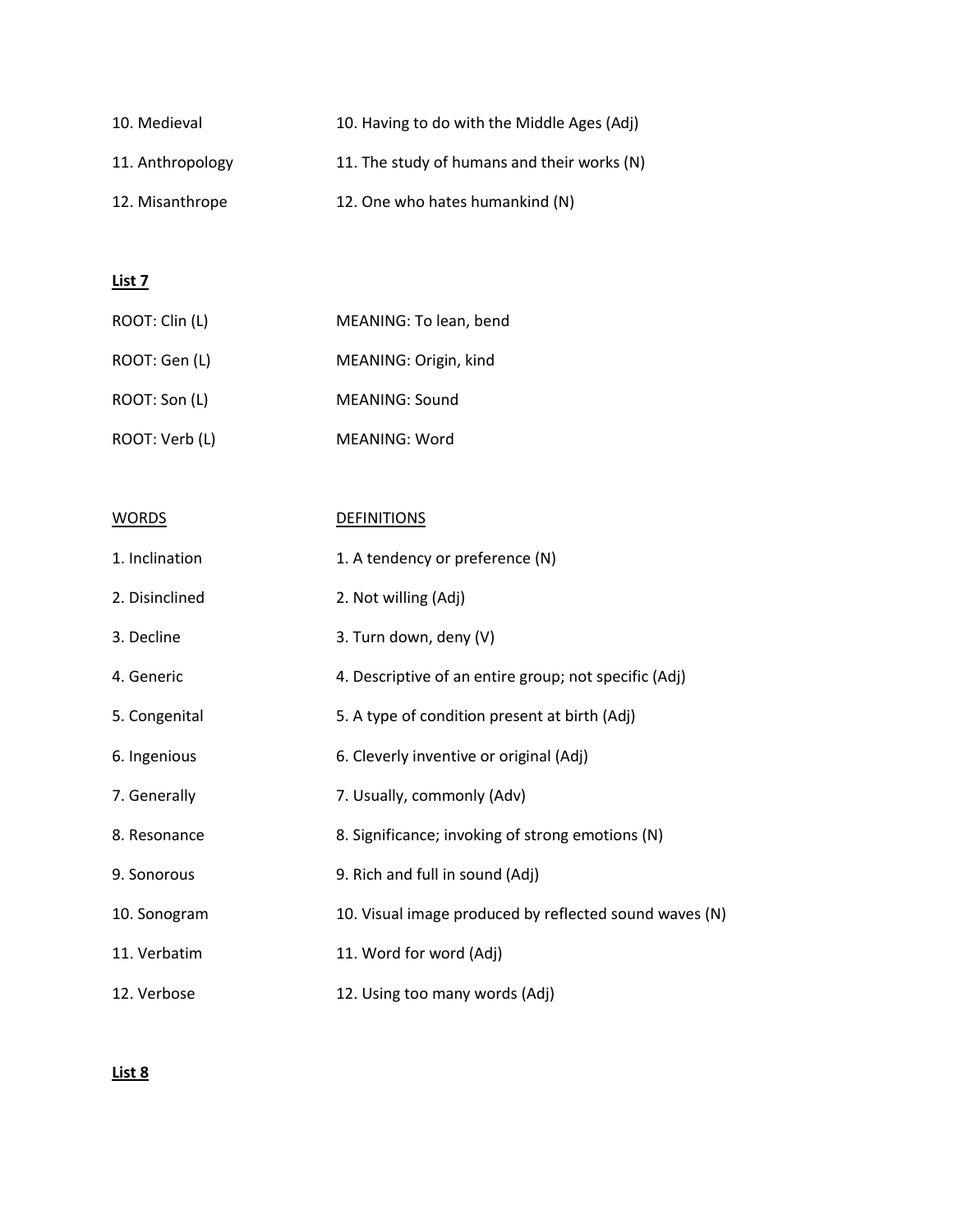| PREFIX: Soph (L) | <b>MEANING: Wisdom</b>                                                  |
|------------------|-------------------------------------------------------------------------|
| ROOT: Sci (L)    | <b>MEANING: Knowledge</b>                                               |
| ROOT: Pend (L)   | <b>MEANING: Hang</b>                                                    |
| ROOT: Sol (L)    | <b>MEANING: Alone</b>                                                   |
| <b>WORDS</b>     | <b>DEFINITIONS</b>                                                      |
| 1. Sophomore     | 1. One in their second year/ term, such as high school (N)              |
| 2. Philosophy    | 2. Investigation of questions about existence, ethics, or knowledge (N) |
| 3. Omniscient    | 3. All knowing (Adj)                                                    |
| 4. Conscious     | 4. Aware (Adj)                                                          |
| 5. Dependence    | 5. Reliance, need (N)                                                   |
| 6. Pendulum      | 6. A hanging ornament such as the main piece of a necklace (7)          |
| 7. Impending     | 7. About to happen, unavoidable (Adj)                                   |
| 8. Suspended     | 8. Put on hold (Adj)                                                    |
| 9. Solitude      | 9. The state of being alone (N)                                         |
| 10. Sole         | 10. Only (Adj)                                                          |
| 11. Desolate     | 11. Dreary or deserted (Adj)                                            |
| 12. Solitary     | 12. Alone, without companions (Adj)                                     |

## **5-8 Review List**

Includes all root words/ prefixes from lists 5-8

| 1. Recognize    | 1. To identify as something previously known of or |
|-----------------|----------------------------------------------------|
|                 | seen (V)                                           |
| 2. Incognito    | 2. Having one's identity concealed (Adj)           |
| 3. Confidential | 3. In strict privacy or secrecy (Adj)              |
| 4. Confide      | 4. To entrust or discuss private information (V)   |
| 5. Prominent    | 5. Leading, important, well-known (Adj)            |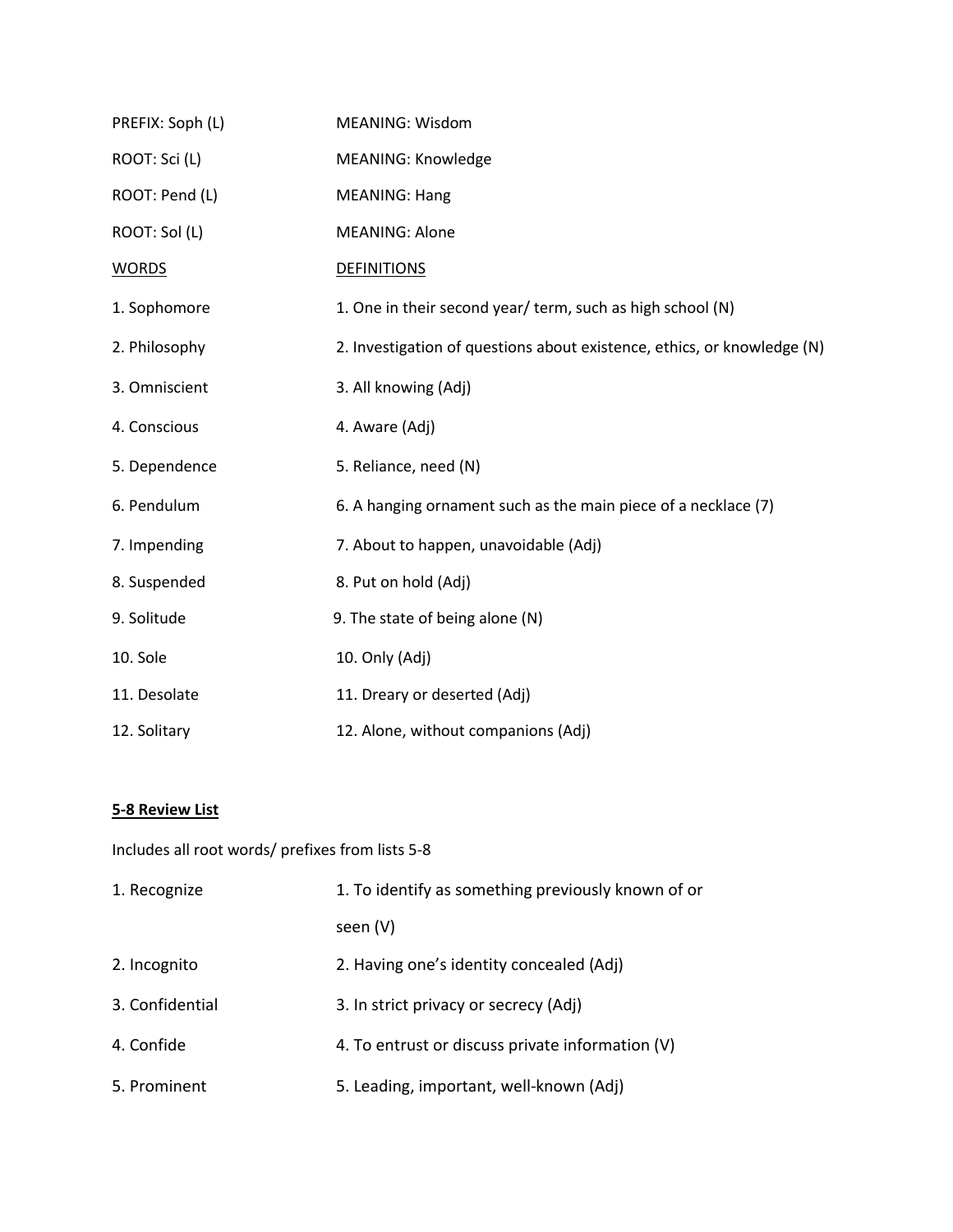| 6. Procrastinate | 6. To put off until a later time (V)                        |
|------------------|-------------------------------------------------------------|
| 7. Mortified     | 7. Greatly embarrassed or shamed (Adj)                      |
| 8. Immortal      | 8. Not subject to death (Adj)                               |
| 9. Apathetic     | 9. Having little emotion; not interested (Adj)              |
| 10. Empathize    | 10. To identify with/ understand another's feelings (V)     |
| 11. Indomitable  | 11. Impossible to overcome or defeat (Adj)                  |
| 12. Dominion     | 12. Authority, rule, control (N)                            |
| 13. Mediocre     | 13. Neither good nor bad; unremarkable (Adj)                |
| 14. Medieval     | 14. Having to do with the Middle Ages (Adj)                 |
| 15. Anthropology | 15. The study of humans and their works (N)                 |
| 16. Misanthrope  | 16. One who hates humankind (N)                             |
| 17. Inclination  | 17. A tendency or preference (N)                            |
| 18. Declined     | 18. Turned down, denied (V)                                 |
| 19. Generic      | 19. Descriptive of an entire group; not specific (Adj)      |
| 20. Ingenious    | 20. Cleverly inventive or original (Adj)                    |
| 21. Resonance    | 21. Significance; invoking of strong emotions (N)           |
| 22. Sonorous     | 22. Rich and full in sound (Adj)                            |
| 23. Verbatim     | 23. Word for word (Adj)                                     |
| 24. Verbose      | 24. Using too many words (Adj)                              |
| 25. Philosophy   | 25. Investigation of questions about existence, ethics, or  |
|                  | Knowledge (N)                                               |
| 26. Sophomore    | 26. One in their second year/ term, such as high school (N) |
| 27. Conscious    | 27. Aware (Adj)                                             |
| 28. Omniscient   | 28. All knowing (Adj)                                       |
| 29. Impending    | 29. About to happen, unavoidable (Adj)                      |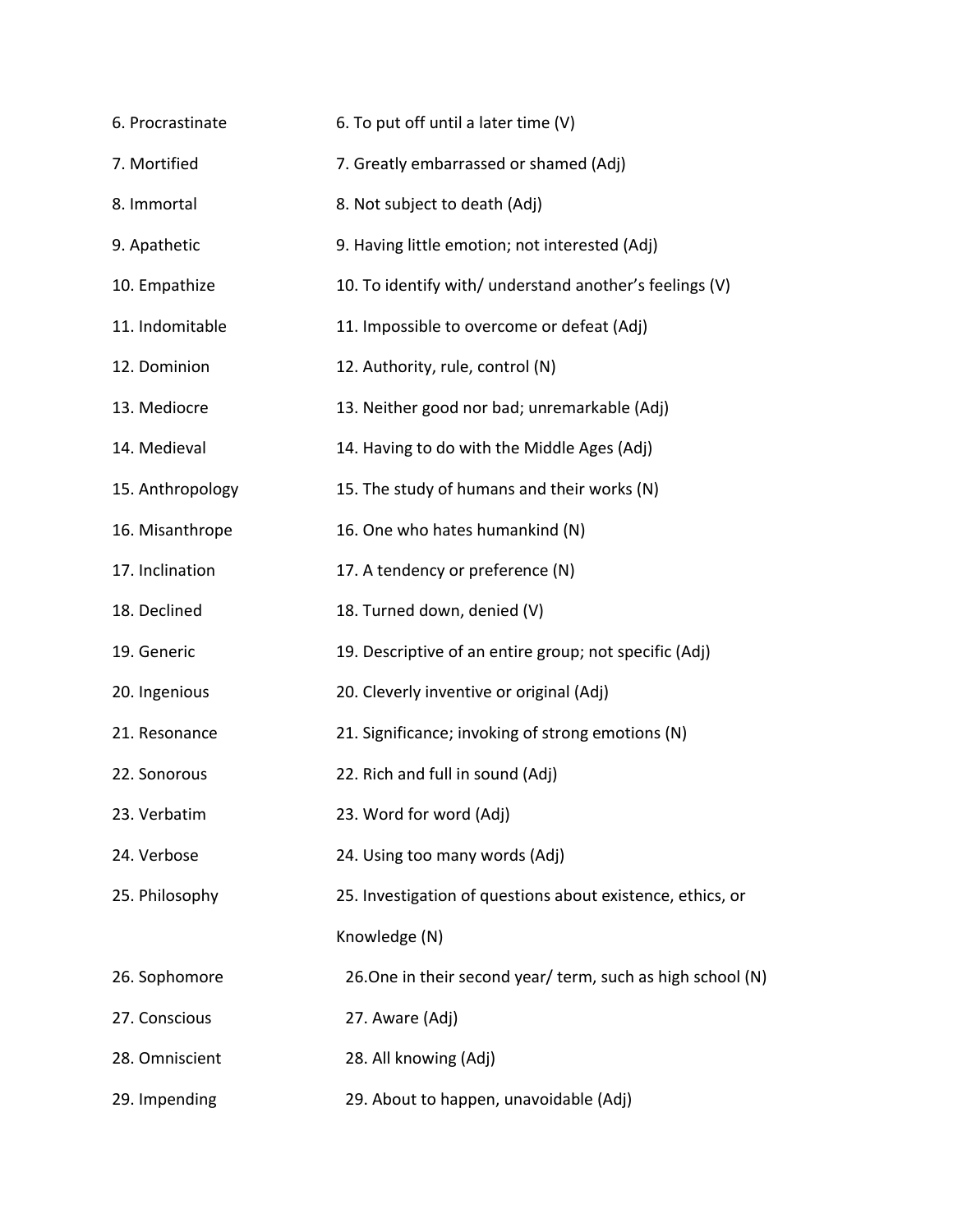| 30. Dependence | 30. Reliance, need (N)              |
|----------------|-------------------------------------|
| 31. Solitary   | 31. Alone, without companions (Adj) |
| 32. Desolate   | 32. Dreary or deserted (adj)        |

| PREFIX: Junct (L)   | MEANING: To join      |
|---------------------|-----------------------|
| ROOT: Mit/ Miss (L) | MEANING: To send      |
| ROOT: Pos (L)       | MEANING: Place or put |
| ROOT: Loc (L)       | <b>MEANING: Place</b> |

| <b>WORDS</b>    | <b>DEFINITIONS</b>                                          |
|-----------------|-------------------------------------------------------------|
| 1. Conjunction  | 1. A word that connects, such as and, or, or but (N)        |
| 2. Juncture     | 2. Critical or important point in time (N)                  |
| 3. Intermittent | 3. On and off, stopping and starting again, irregular (Adj) |
| 4. Emissary     | 4. A representative sent on a mission or errand (N)         |
| 5. Omitted      | 5. Left out; failed to include (V)                          |
| 6. Missile      | 6. A weapon for throwing or shooting (N)                    |
| 7. Oppose       | 7. To resist or act against (V)                             |
| 8. Possess      | 8. To have or own (V)                                       |
| 9. Imposition   | 9. A burden or obligation (N)                               |
| 10. Allocate    | 10. To set aside for a purpose (V)                          |
| 11. Locale      | 11. Scene, setting, or place (N)                            |
| 12. Locomotion  | 12. The act of moving from place to place (N)               |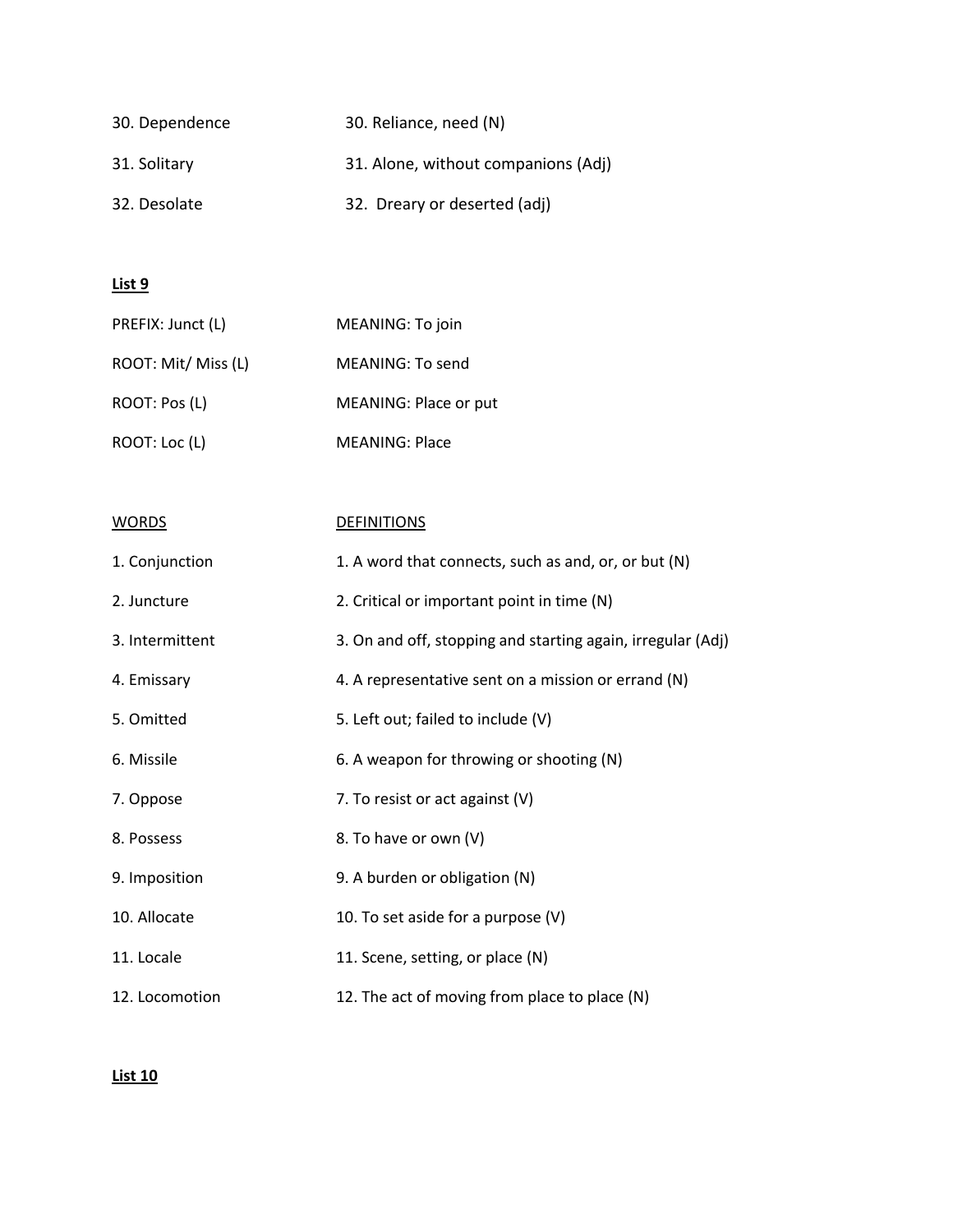| PREFIX: Duc (L) | <b>MEANING: Lead</b>  |
|-----------------|-----------------------|
| ROOT: Equ (L)   | <b>MEANING: Equal</b> |
| ROOT: Loqu (L)  | MEANING: Talk, Speak  |
| ROOT: Satis (L) | MEANING: Enough       |
|                 |                       |

| <b>WORDS</b>     | <b>DEFINITIONS</b>                                            |
|------------------|---------------------------------------------------------------|
| 1. Induct        | 1. Admit as a member; recieve (V)                             |
| 2. Ductile       | 2. Easily drawn into wire or hammered thin (metal) (Adj.)     |
| 3. Deduction     | 3. The amount subtracted (N)                                  |
| 4. Equate        | 4. To view as equal (V)                                       |
| 5. Equivocal     | 5. Allows the possibility of several different meanings (Adj) |
| 6. Equidistant   | 6. Equally distant (Adj)                                      |
| 7. Equivalent    | 7. Equal (Adj)                                                |
| 8. Eloquent      | 8. Forceful and appropriate in speech (Adj)                   |
| 9. Loquacious    | 9. Talking too much or too freely (Adj)                       |
| 10. Dissatisfied | 10. Not pleased, discontented (Adj)                           |
| 11. Insatiable   | 11. Incapable of being satisfied (Adj)                        |
| 12. Satisfying   | 12. Pleasing (Adj)                                            |

| PREFIX: Via (L) | MEANING: Way, road      |
|-----------------|-------------------------|
| ROOT: Cide (L)  | MEANING: Kill, cut      |
| ROOT: Lect (L)  | <b>MEANING: Read</b>    |
| ROOT: Per (L)   | <b>MEANING: Through</b> |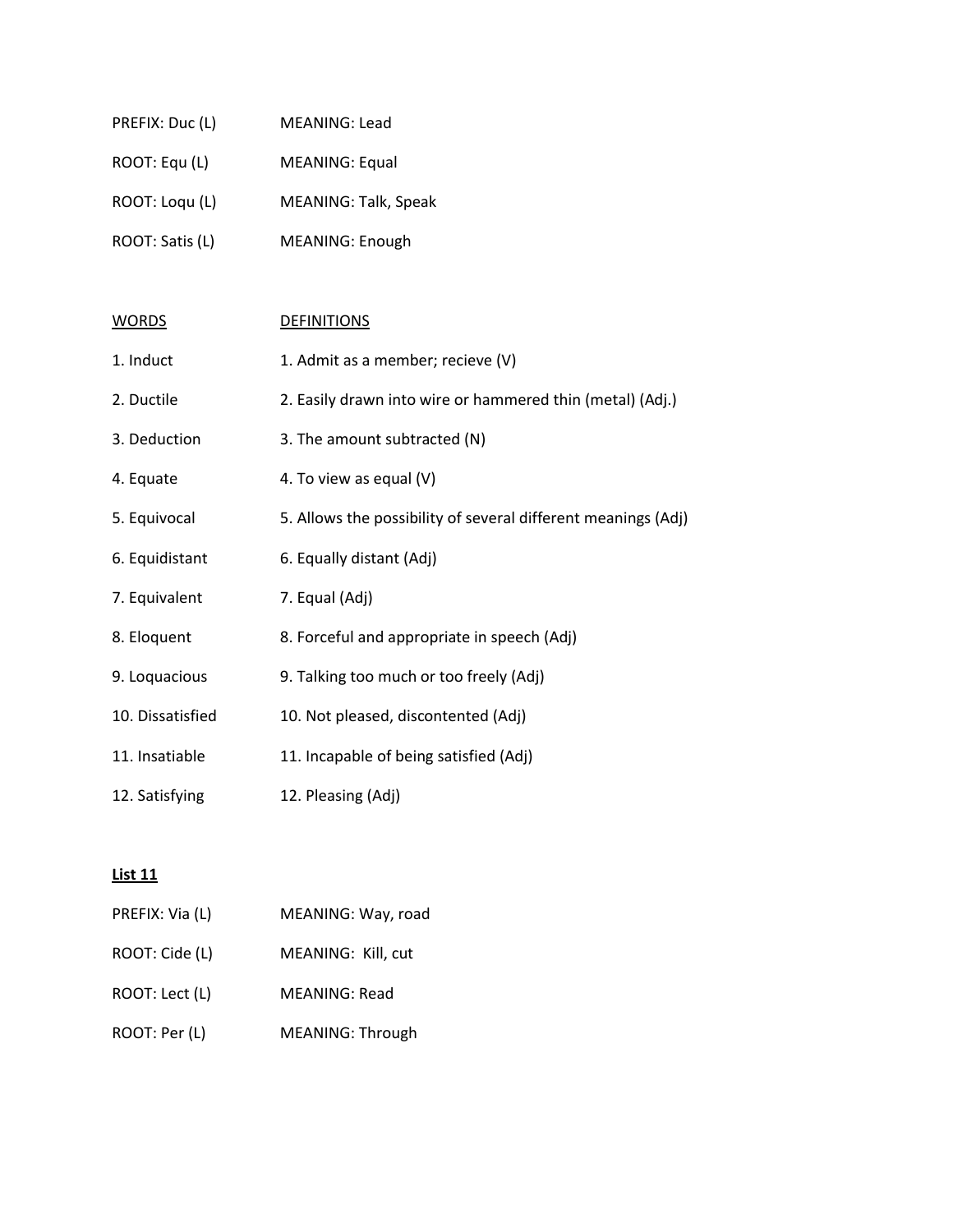| <b>WORDS</b>   | <b>DEFINITIONS</b>                                          |
|----------------|-------------------------------------------------------------|
| 1. Via         | 1. By way of/through (Prp)                                  |
| 2. Viable      | 2. Workable, possible (Adj.)                                |
| 3. Deviate     | 3. To turn aside from a route or course (V)                 |
| 4. Genocide    | 4. The deliberate killing of a racial or cultural group (N) |
| 5. Incision    | 5. A cut, especially for surgery (N)                        |
| 6. Homicide    | 6. The killing of another human being, murder (N)           |
| 7. Intellect   | 7. The ability to think or gain knowledge (N)               |
| 8. Lecture     | 8. A speech read or delivered for an audience (N)           |
| 9. Perceive    | 9. Recognize or understand (V)                              |
| 10. Persevere  | 10. To press on despite hardship (V)                        |
| 11. Pervade    | 11. To spread through all parts of (V)                      |
| 12. Persistent | 12. Lasting or enduring (Adj)                               |

| ROOT: Vita (L) | MEANING: Life           |
|----------------|-------------------------|
| ROOT: Spec (L) | MEANING: Look, see      |
| ROOT: Com (L)  | MEANING: Together/ with |

| <b>WORDS</b>   | <b>DEFINITIONS</b>                                       |
|----------------|----------------------------------------------------------|
| 1. Revitalize  | 1. To give new life to $(V)$                             |
| 2. Vitality    | 2. Physical or mental energy (N)                         |
| 3. Vital       | 3. Of critical importance (Adj)                          |
| 4. Speculate   | 4. To develop a theory or guess with little evidence (V) |
| 5. Prospective | 5. Potential, likely (Adj.)                              |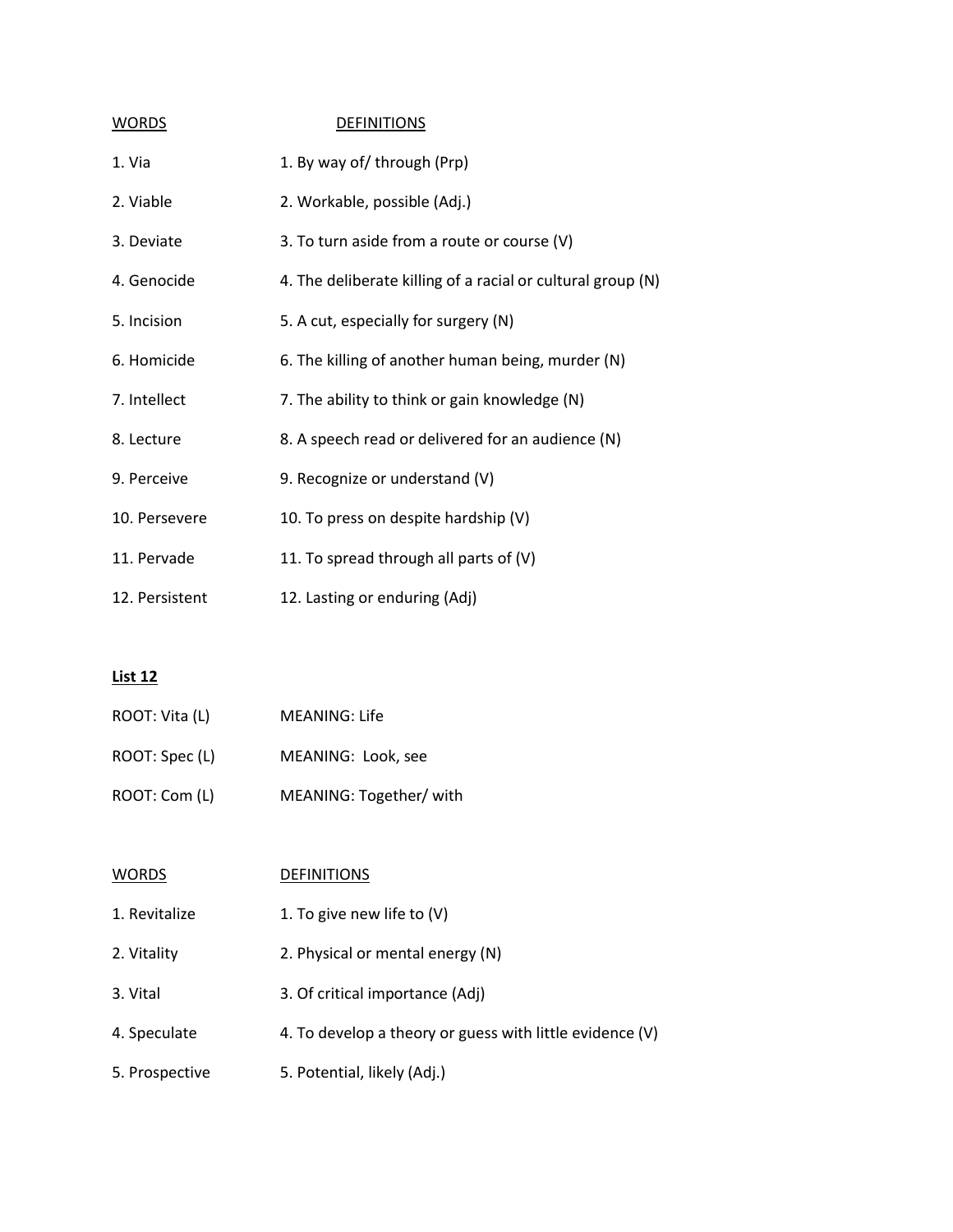| 6. Perspective   | 6. A mental view or outlook (N)                                  |
|------------------|------------------------------------------------------------------|
| 7. Introspective | 7. Thoughtfully reflective on one's self (Adj.)                  |
| 8. Commodious    | 8. Spacious, comfortable (Adj.)                                  |
| 9. Complacent    | 9. Self-satisfied (Adj.)                                         |
| 10. Comprised    | 10. To include or contain (V, with object)                       |
| 11. Accomplice   | 11. Person who knowingly helps others, usually in wrongdoing (N) |
| 12. Compendious  | 12. Brief but complete (Adj.)                                    |

# **9-12 Review List**

Includes all root words/ prefixes from lists 9-12

| <b>WORDS</b>    | <b>DEFINITIONS</b>                                          |
|-----------------|-------------------------------------------------------------|
| 1. Conjunction  | 1. A word that connects, such as and, or, or but (N)        |
| 2. Juncture     | 2. Critical or important point in time (N)                  |
| 3. Intermittent | 3. On and off, stopping and starting again, irregular (Adj) |
| 4. Omitted      | 4. Left out; failed to include (V)                          |
| 5. Possess      | 5. To have or own (V)                                       |
| 6. Imposition   | 6. A burden or obligation (N)                               |
| 7. Allocate     | 7. To set aside for a purpose (V)                           |
| 8. Locomotion   | 8. The act of moving from place to place (N)                |
| 9. Induct       | 9. Admit as a member; receive (V)                           |
| 10. Deduction   | 10. The amount subtracted (N)                               |
| 11. Equidistant | 11. Equally distant (Adj)                                   |
| 12. Equivalent  | 12. Equal (Adj)                                             |
| 13. Eloquent    | 13. Forceful and appropriate in speech (Adj)                |
| 14. Loquacious  | 14. Talking too much or too freely (Adj)                    |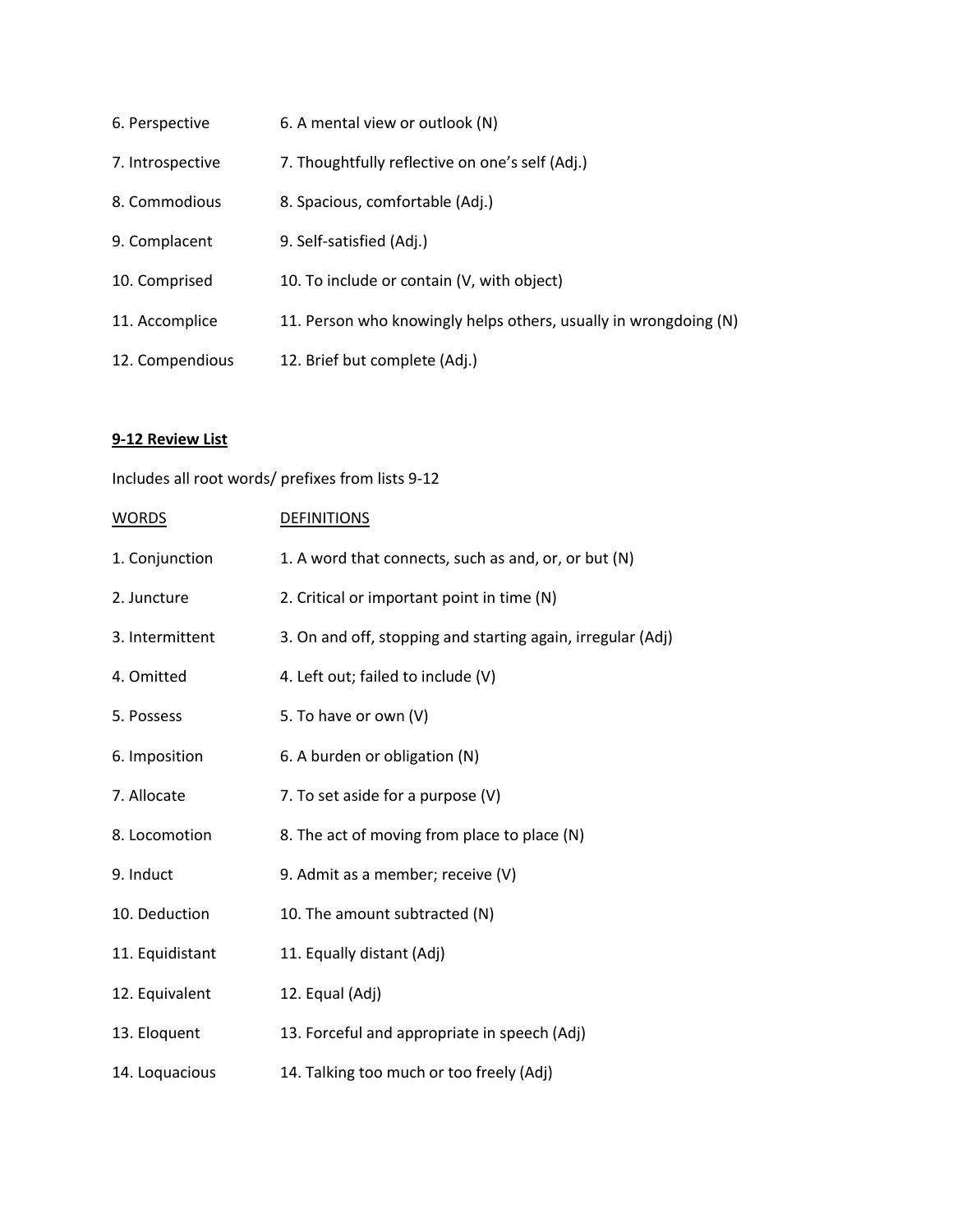| 15. Dissatisfied | 15. Not pleased, discontented (Adj)                          |
|------------------|--------------------------------------------------------------|
| 16. Insatiable   | 16. Incapable of being satisfied (Adj)                       |
| 17. Viable       | 17. Workable, possible (Adj.)                                |
| 18. Deviate      | 18. To turn aside from a route or course (V)                 |
| 19. Genocide     | 19. The deliberate killing of a racial or cultural group (N) |
| 20. Homicide     | 20. The killing of another human being, murder (N)           |
| 21. Intellect    | 21. The ability to think or gain knowledge (N)               |
| 22. Lecture      | 22. A speech read or delivered for an audience (N)           |
| 23. Perceive     | 23. Recognize or understand (V)                              |
| 24. Persevere    | 24. To press on despite hardship (V)                         |
| 25. Revitalize   | 25. To give new life to (V)                                  |
| 26. Vitality     | 26. Physical or mental energy (N)                            |
| 27. Prospective  | 27. Potential, likely (Adj.)                                 |
| 28. Perspective  | 28. A mental view or outlook (N)                             |
| 29. Complacent   | 29. Self-satisfied (Adj.)                                    |
| 30. Comprised    | 30. To include or contain (V, with object)                   |

#### **Lists 13-15 are drawn from Across Five Aprils. Word stems are not included.**

| Words             | Definitions                                                  |
|-------------------|--------------------------------------------------------------|
| 1. Aloof          | 1. At a distance physically or esp. emotionally; apart (Adj) |
| 2. Monotonous     | 2. Lacking in variety, tediously (boringly) repetitive (Adj) |
| 3. Imminent       | 3. Likely to occur at any moment; impending (Adj)            |
| 4. Vigorous       | 4. Strong, active, energetic (Adj)                           |
| 5. Reverberations | 5. Effects (N)                                               |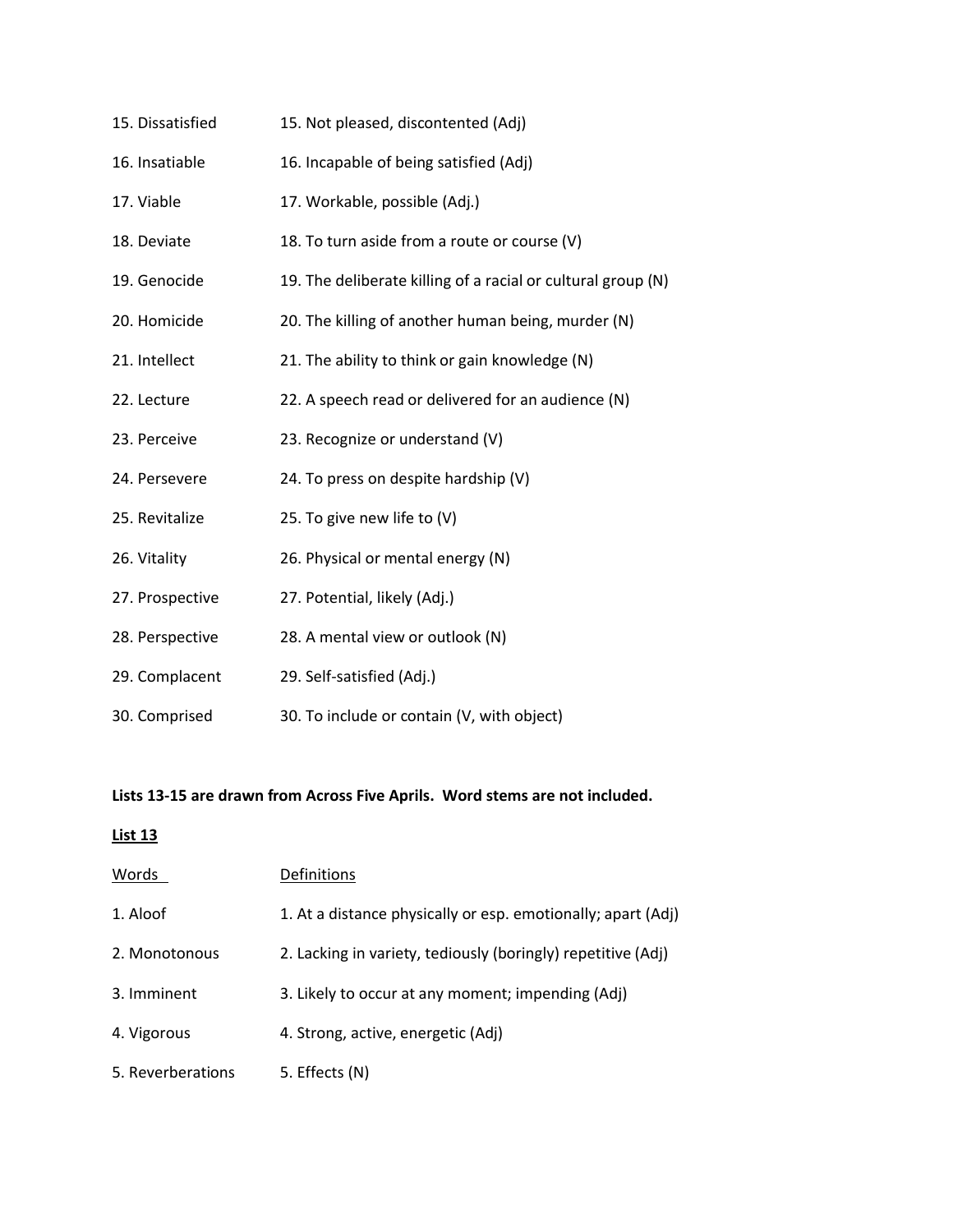| 6. Perplexities | 6. Confused situations (N)                         |
|-----------------|----------------------------------------------------|
| 7. Buoyant      | 7. Not easily depressed, cheerful (Adj)            |
| 8. Acrid        | 8. Sharp or biting to the taste or smell (Adj)     |
| 9. Comeuppance  | 9. A deserved reward or consequence (informal) (N) |
| 10. Melancholy  | 10. Gloomy (Adj)                                   |
| 11. Intervened  | 11. Came between, mediated, stepped in (V)         |
| 12.Amiable      | 12. Pleasant, good natured (Adj)                   |

| Words          | Definitions                                                          |
|----------------|----------------------------------------------------------------------|
| 1. Admonitions | 1. Advice or warnings (N)                                            |
| 2. Tyrannical  | 2. Unfairly cruel, harsh, or severe (Adj)                            |
| 3. Gumption    | 3. Aggressiveness, courage (N)                                       |
| 4. Allusion    | 4. Casual, passing mention of something (N)                          |
| 5. Obligation  | 5. Something one is required to do (N)                               |
| 6. Dispel      | 6. To cause to vanish; get rid of (V)                                |
| 7. Distort     | 7. To twist out of shape, make deformed (V)                          |
| 8. Pompous     | 8. Arrogant, with exaggerated importance (Adj)                       |
| 9. Skeptical   | 9. Doubtful (Adj)                                                    |
| 10. Scornful   | 10. Mocking; full of disrespect (Adj)                                |
| 11. Detained   | 11. Delayed, kept from proceeding (V)                                |
| 12. Stoic      | 12. Restrained, unemotional (Adj)                                    |
| <b>List 15</b> |                                                                      |
| <u>Words</u>   | <b>Definitions</b>                                                   |
| 1. Chagrin     | 1. Feeling of annoyance, caused by disappointment or humiliation (N) |